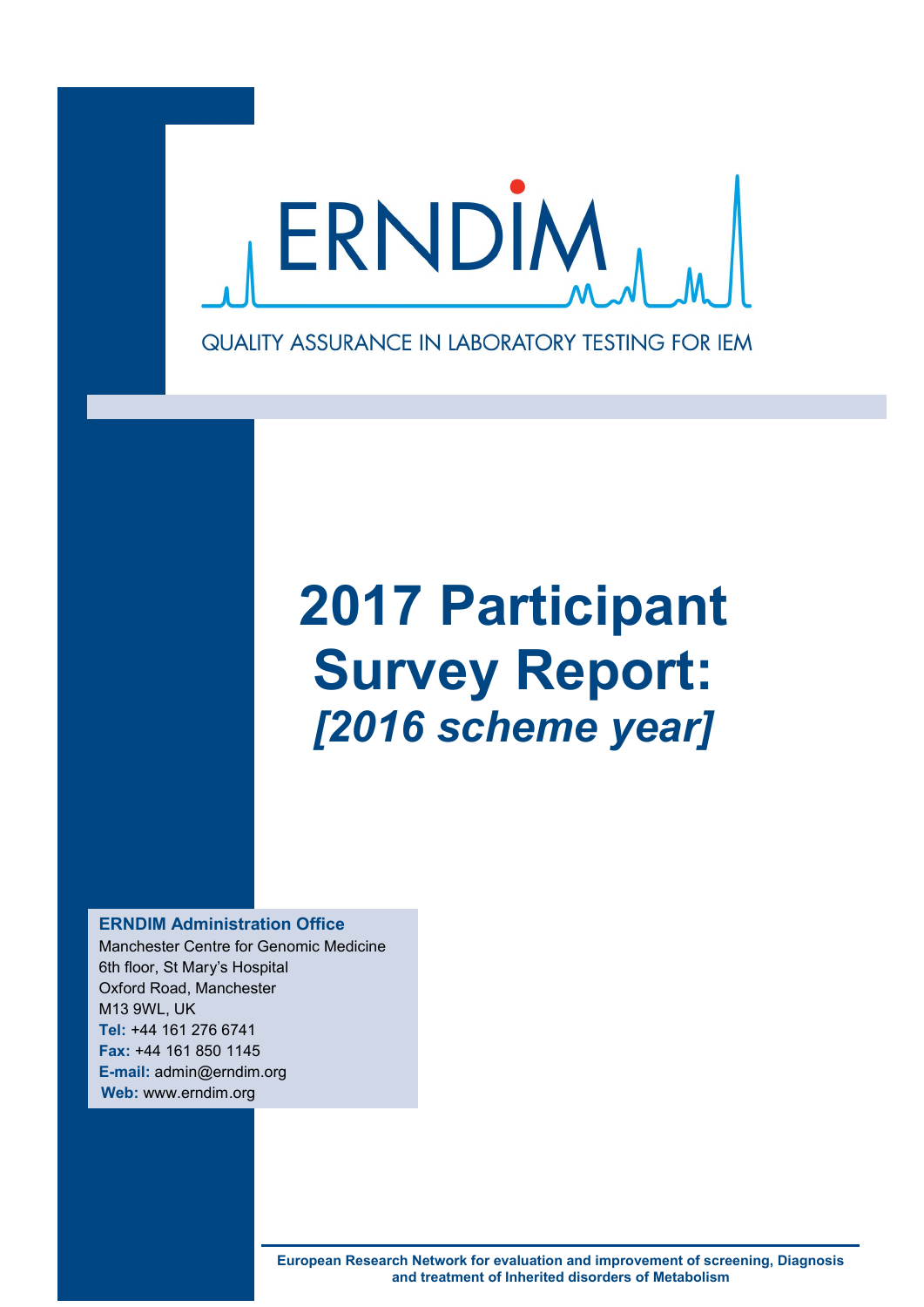# **1. Introduction**

 Participants (781 contacts from 393 centres) were sent the link to the ERNDIM Participant Survey on the Survey Monkey website (www.surveymonkey.com) on 27<sup>th</sup> March 2017. We asked participants to answer questions relating to the 2016 EQA schemes. The closing date for the survey was  $5<sup>th</sup>$  May 2017.

# **2. Summary**

- Thank you to everyone who took the time to complete this survey. This report is a summary of all the responses we received. The results from the survey will help us to continue to improve the quality and efficiency of the ERNDIM EQA schemes.
- 61% of the laboratories that participated in the 2016 schemes responded to the survey with the response rate for each of the schemes being between 55-85%.
- The survey has again highlighted areas where we need to improve such as the lack of website reporting for all of the qualitative schemes and low sample volume for some of the qualitative schemes. Some participants are also unhappy with the analyte concentrations in some schemes and specific comments from ERNDIM for the relevant schemes can be found in the summary of 'Remarks, comments or suggestions for improvements' on pages 10 to 13.
- However it is gratifying to see that 34% of respondents rate the quality of products and services we provide as excellent and that 72% of respondents believe that the quality of service we offer is getting better. We will continue to make further improvements to the service that we offer as we work towards applying for accreditation.
- We are still working towards moving all the qualitative schemes to website reporting and website reporting for the CDG and Qualitative Organic Acids scheme will be launched in 2018, with the Acylcarnitines in DBS scheme moving to website reporting in 2019.
- The issue of sample volume is more difficult. The schemes that use real clinical samples as the EQA materials are dependent on the Scientific Advisors sourcing suitable clinical samples of sufficient volume either by direct contact with clinicians or via donations from participating laboratories. However we are investigating alternative routes for sample donation. Information on the types of samples that would be useful to ERNDIM can be found on the website (www.erndim.org) under EQA schemes\sample donations. If you would be interested in donating a sample please contact the Administration Office.
- We are currently reviewing the method documents which are on the ERNDIM website under Training & Education\Educational Documents (www.erndim.org/home/training.asp?m=4&s=7). We were interested in how useful people found the documents that are currently on the website so some questions on this were included in the survey. The responses to these questions can be found on pages 7 to 9.
- We are especially pleased that so many of you took the time to complete the survey and to send comments on the schemes. We hope you find the summary where we answer some of your comments, interesting (see pages 10 to 13) and we would welcome any other comments or suggestions for improvements.

# **3. Survey Responses**

 264/781 contacts from 238/393 centres in 54 countries responded to the survey. The response rate by centre was 61% (compared to 62% in the last survey) and the individual response rate was 34% (compared to 35% in the last survey).

## **Question 1: Please rate the following aspects for each of the ERNDIM quality assurance schemes that you subscribe to**

- Number of centre responses = 224 centres  $(= 94\%$  of all responses)
- The response rate for each EQA scheme is shown in Figure 1 and Table 2. For the individual schemes the highest response rate was for Neurotransmitters in CSF (85% of 2016 scheme participants) and the lowest was for Cystine in WBC (55% of 2016 scheme participants). The response rate for 10 of the 13 EQA schemes was higher than in the 2016 survey (= 2015 scheme year, Figure 1).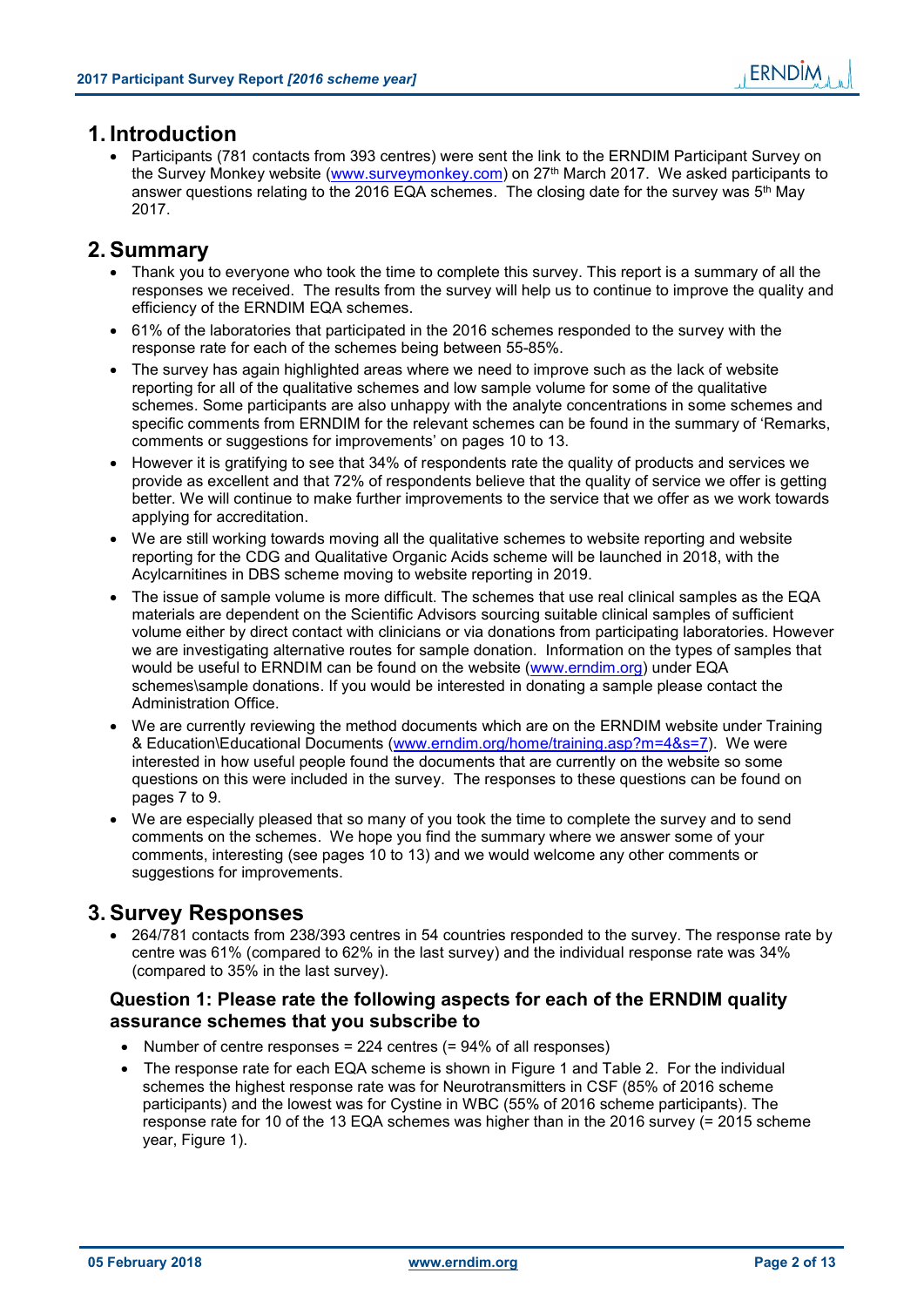

| Figure 1. Survey responses per EQA scheme (Question 1) as a percentage of the EQA scheme participants   |  |  |
|---------------------------------------------------------------------------------------------------------|--|--|
| [no data for NCSF for 2015 scheme year as 2016 was the first year this scheme ran as a full EQA scheme] |  |  |
| $\mathbf{z}$                                                                                            |  |  |

| Key                                     |             |                                    |             |
|-----------------------------------------|-------------|------------------------------------|-------------|
| <b>EQA Scheme</b>                       | Code        | <b>EQA Scheme</b>                  | Code        |
| Acylcarnitines in DBS                   | <b>ACDB</b> | Qualitative organic acids (urine)  | QLOU        |
| Congenital disorders of glycosylation   | <b>CDG</b>  | Quantitative amino acids (serum)   | <b>QTAS</b> |
| Cystine in white blood cells            | <b>CWBC</b> | Quantitative organic acids (urine) | QTOU        |
| Diagnostic Proficiency Testing (urine)  | <b>DPT</b>  | Special assays - serum             | <b>SAS</b>  |
| Lysosomal storage enzymes (fibroblasts) | <b>LEFB</b> | Special assays - urine             | SAU         |
| Neurotransmitters in CSF                | <b>NCSF</b> | Urine Mucopolysaccharides          | <b>UMPS</b> |
| Purines & pyrimidines (urine)           | <b>PPU</b>  |                                    |             |
|                                         |             |                                    |             |

- Participants were asked to rate the following aspects of each scheme:
	- Frequency of samples **SAMP SAMP SAMP SAMP SAMP** volume
- - Appropriateness of analyte concentration **Adequacy of the report**
	- Website display Usefulness of the annual report
	- Value for money and the state of the state of the Billing arrangements
- Each of the aspects of individual EQA schemes was rated according to the following scoring system:  $1 =$  Fxcellent  $2 =$  Good  $3 =$  Poor  $4 =$  Very poor
- The average scores per scheme since 2001 are shown in Table 1 and Figure 2 and scores ≤ 1.5 are highlighted in blue and scores ≥ 2.0 are highlighted in red.
- The overall score for all aspects of all schemes was 1.7, which is the same as in the 2016 survey. Eight of the EQA schemes had the same score as in the 2016 survey, 1 scheme had a worse score than the 2016 survey (UMPS) and 3 schemes had better scores (ACDB, LEFB, and PPU).
- The best scoring schemes were CWBC, DPT, PPU, QLOU, QTOU, QTAS and SAU, which all scored 1.7. The worst scoring scheme was the CDG scheme which scored 1.9.
- The scores for each scheme in each of the individual aspects are given in Table 2. The score for 6 out of the 8 of the individual aspects have improved or stayed the same since the 2016 survey, while both 'Value for money' and 'Billing arrangements' have slightly worse scores than the 2016 survey.
- The worst scoring aspect was 'Value for money' which scored 1.9; with the best scoring aspect being 'Frequency of samples' which scored 1.6.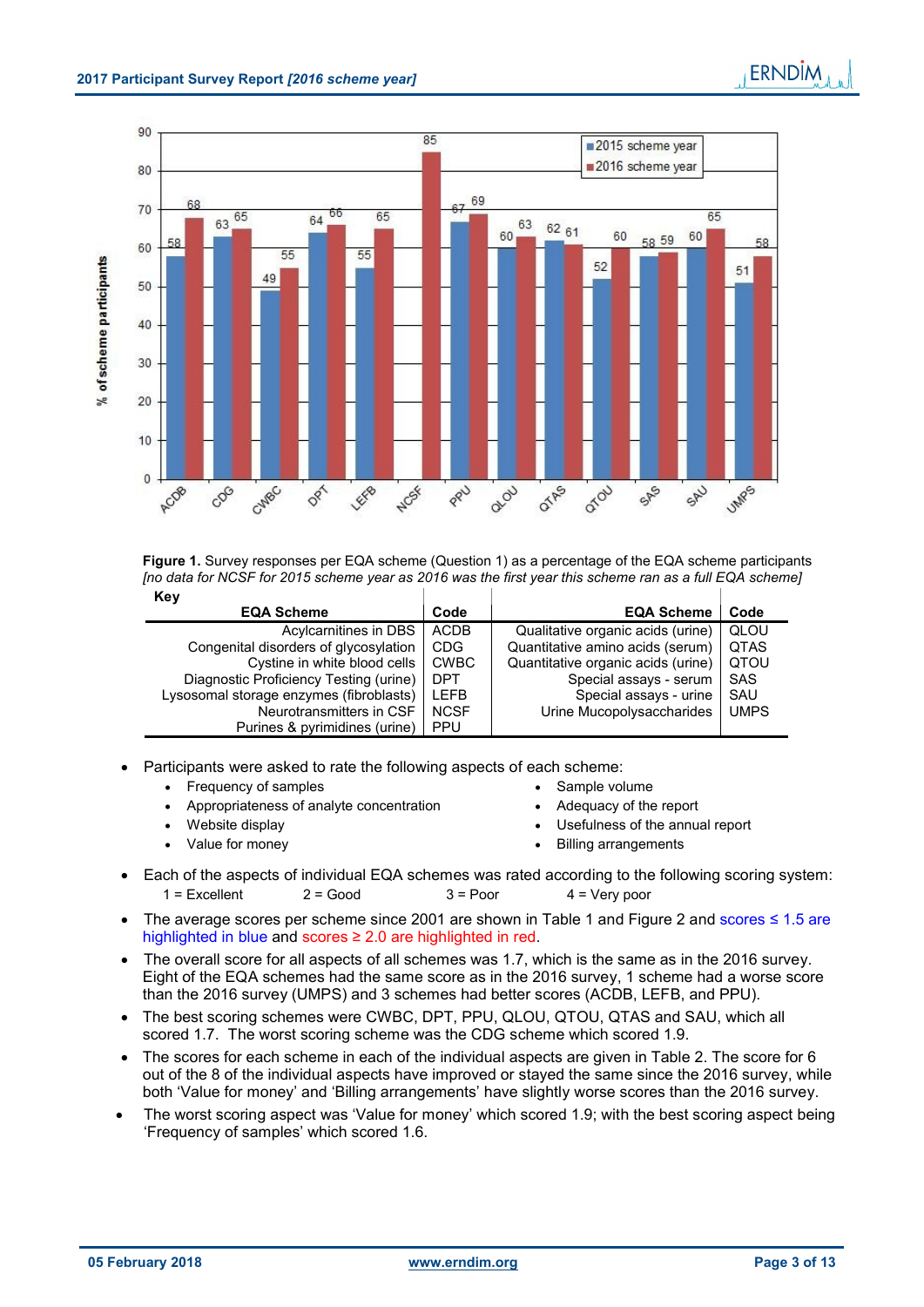|                    |      | Average occres               |      |                              |      |                          |                          |      |      |      |
|--------------------|------|------------------------------|------|------------------------------|------|--------------------------|--------------------------|------|------|------|
| <b>EQA Scheme</b>  | 2017 | 2016                         | 2015 | 2014                         | 2013 | 2012                     | 2011                     | 2007 | 2004 | 2001 |
| <b>All schemes</b> | 1.7  | 1.7                          | 1.8  | 1.7                          | 1.7  | 1.7                      | 1.8                      | 1.7  | 2.0  | 2.0  |
| <b>ACDB</b>        | 1.8  | 1.9                          | 1.9  | 2.0                          | 1.9  | 1.9                      | 2.0                      | 2.0  | 2.3  |      |
| <b>CDG</b>         | 1.9  | 1.9                          | 2.0  | 2.0                          | 1.9  | 1.8                      | 1.9                      |      |      |      |
| <b>CWBC</b>        | 1.7  | 1.7                          | 1.8  | 1.8                          | 1.6  | 1.7                      | 1.6                      | 1.4  |      |      |
| <b>DPT</b>         | 1.7  | 1.7                          | 1.7  | 1.7                          | 1.7  | 1.8                      | 1.8                      | 1.7  | 2.0  | 2.0  |
| <b>LEFB</b>        | 1.8  | 1.9                          | 1.9  | 2.0                          | 1.9  | 2.0                      | 2.1                      |      |      |      |
| <b>NCSF</b>        | 1.7  | $\qquad \qquad \blacksquare$ | -    | $\qquad \qquad \blacksquare$ | -    | $\overline{\phantom{0}}$ | $\overline{\phantom{a}}$ |      |      |      |
| <b>PPU</b>         | 1.7  | 1.8                          | 1.8  | 1.7                          | 1.7  | 1.7                      | 1.9                      | 1.6  | 1.8  | 2.1  |
| QLOU               | 1.7  | 1.7                          | 1.7  | 1.7                          | 1.7  | 1.7                      | 1.7                      | 1.6  | 2.0  | 1.9  |
| QTAS               | 1.7  | 1.7                          | 1.7  | 1.7                          | 1.7  | 1.7                      | 1.8                      | 1.7  | 1.9  | 2.0  |
| QTOU               | 1.7  | 1.7                          | 1.8  | 1.7                          | 1.7  | 1.7                      | 1.9                      | 1.7  | 1.9  | 2.1  |
| <b>SAS</b>         | 1.8  | 1.8                          | 1.7  | 1.7                          | 1.7  | 1.7                      | 1.8                      | 1.7  | 1.8  | 2.0  |
| SAU                | 1.7  | 1.7                          | 1.7  | 1.7                          | 1.7  | 1.7                      | 1.7                      | 1.8  | 1.9  | 2.1  |
| <b>UMPS</b>        | 1.8  | 1.7                          | 1.8  | 1.8                          | 1.8  | 1.8                      |                          |      |      |      |

**Table 1.** Average scores per scheme (Question 1) *[See Figure 1 for key to scheme codes]*

**Average Scores**

- The score for 'Value for money' is slightly worse than in the 2016 survey (1.9 compared to 1.8) with one scheme (LEFB) scoring 2.0 for this aspect. While the score for 'Frequency of samples' is slightly better than in the 2016 survey (1.6 compared to 1.7) with 4 schemes scoring 1.5 (QLOU, PPU, DPT & NCSF).
- The 'Sample volume' score for CDG, was again the worst score in the survey although it has improved slightly compared to previous years (2.4 in 2016, 2.5 in 2016 and 2015, 2.6 in 2014).
- There were only 4 scores over 2.0 in this survey, compared to 7 in 2016 and 17 in 2015. The other 3 scores of 2.0 or more were LEFB ('Sample volume' = 2.0; 'Value for money' = 2.0) and ACDB ('Website display' =  $2.1$ ).
- The best scores of the whole survey (all 1.5) were for 'Frequency of samples' (DPT, PPU, NCSF and QLOU), 'Sample volume' (PPU) and 'Usefulness of the annual report' (DPT and QLOU).
- The most improved score of the whole survey was for ACDB ('Frequency of samples', 1.9 compared to 2.2 in the 2016 survey).

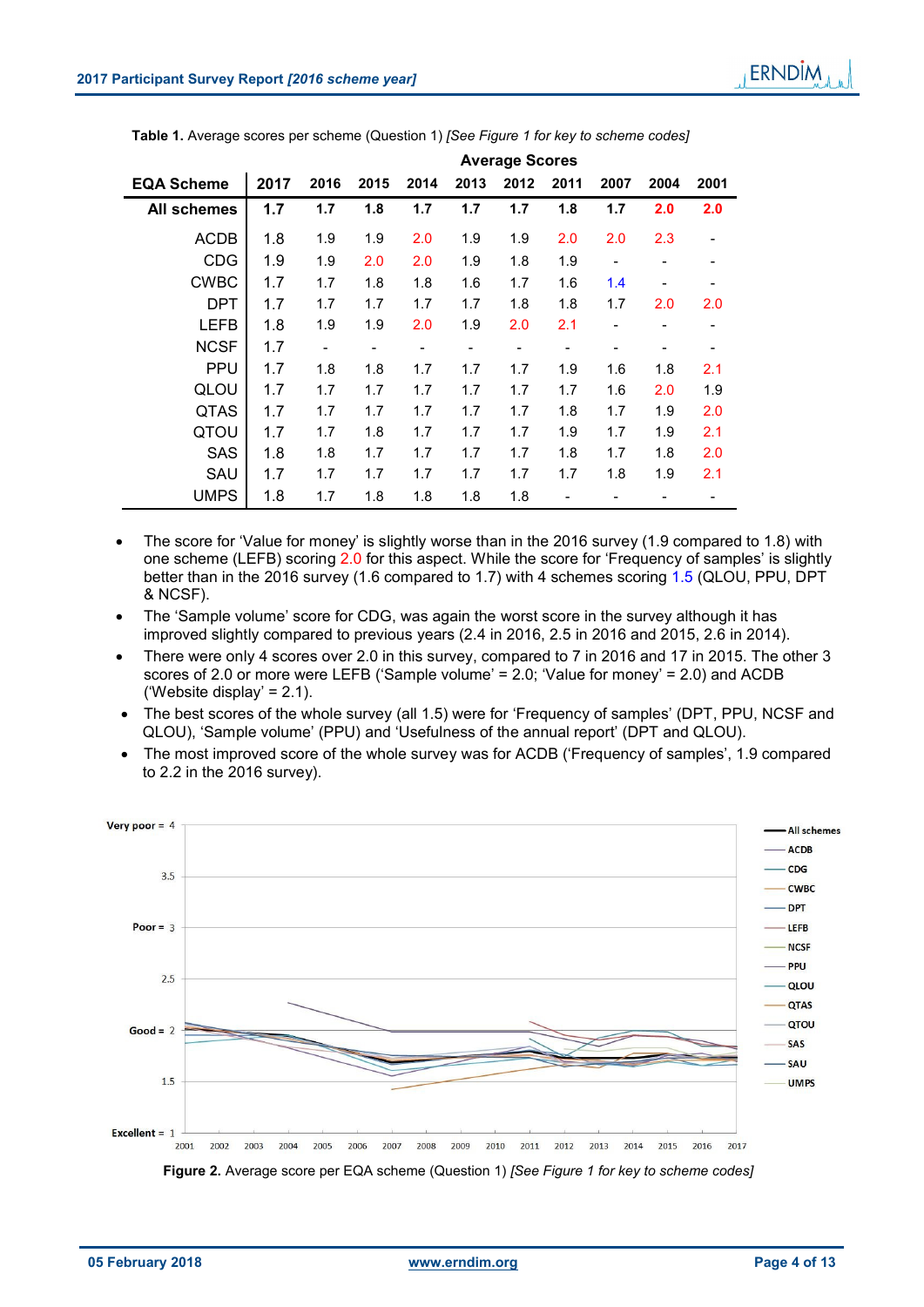$\mathbf{I}$ 

**Table 2:** Average scores per aspect of each scheme (Question 1) *[See Figure 1 for key to scheme codes]*

| <b>Scheme</b><br><b>Aspects</b><br><b>EQA Schemes</b> | Frequency of samples | Sample volume | concentration<br>Appropriateness of<br>analyte | Adequacy of the<br>report | display<br>Website | Usefulness of the<br>annual report | Value for money | arrangements<br>Billing | scheme<br>per<br>Average | of responses<br>scheme<br>participants)<br>(% of)<br><u>o</u><br>2 |
|-------------------------------------------------------|----------------------|---------------|------------------------------------------------|---------------------------|--------------------|------------------------------------|-----------------|-------------------------|--------------------------|--------------------------------------------------------------------|
| <b>ACDB</b>                                           | 1.9                  | 1.8           | 1.7                                            | 1.7                       | 2.1                | 1.7                                | 1.9             | 1.8                     | 1.8                      | 81 (68.1%)                                                         |
| <b>CDG</b>                                            | 1.6                  | 2.4           | 1.8                                            | 1.8                       | 1.8                | 1.8                                | 1.9             | 1.8                     | 1.9                      | 40 (64.5%)                                                         |
| <b>CWBC</b>                                           | 1.6                  | 1.6           | 1.8                                            | 1.8                       | 1.7                | 1.8                                | 1.9             | 1.7                     | 1.7                      | 21 (55.3%)                                                         |
| <b>DPT</b>                                            | 1.5                  | 1.8           | 1.6                                            | 1.6                       | 1.8                | 1.5                                | 1.8             | 1.7                     | 1.7                      | 71 (65.7%)                                                         |
| <b>LEFB</b>                                           | 1.6                  | 2.0           | 1.9                                            | 1.8                       | 1.8                | 1.8                                | 2.0             | 1.9                     | 1.8                      | 49 (65.3%)                                                         |
| <b>NCSF</b>                                           | 1.5                  | 1.7           | 1.9                                            | 1.9                       | 1.7                | 1.7                                | 1.7             | 1.9                     | 1.7                      | 22 (84.6%)                                                         |
| <b>PPU</b>                                            | 1.5                  | 1.5           | 1.8                                            | 1.8                       | 1.7                | 1.8                                | 1.9             | 1.7                     | 1.7                      | 35 (68.6%)                                                         |
| QLOU                                                  | 1.5                  | 1.9           | 1.7                                            | 1.6                       | 1.9                | 1.5                                | 1.8             | 1.8                     | 1.7                      | 134 (62.9%)                                                        |
| <b>QTAS</b>                                           | 1.6                  | 1.6           | 1.8                                            | 1.7                       | 1.7                | 1.7                                | 1.8             | 1.8                     | 1.7                      | 158 (60.8%)                                                        |
| QTOU                                                  | 1.6                  | 1.6           | 1.8                                            | 1.7                       | 1.8                | 1.8                                | 1.8             | 1.8                     | 1.7                      | 73 (60.3%)                                                         |
| SAS                                                   | 1.6                  | 1.7           | 1.9                                            | 1.7                       | 1.7                | 1.7                                | 1.9             | 1.8                     | 1.8                      | 137 (58.5%)                                                        |
| SAU                                                   | 1.6                  | 1.8           | 1.8                                            | 1.7                       | 1.7                | 1.7                                | 1.8             | 1.8                     | 1.7                      | 109 (64.9%)                                                        |
| <b>UMPS</b>                                           | 1.6                  | 1.9           | 1.8                                            | 1.8                       | 1.8                | 1.7                                | 1.9             | 1.8                     | 1.8                      | 57 (57.6%)                                                         |
| Average for<br>all schemes                            | 1.6                  | 1.8           | 1.8                                            | 1.7                       | 1.8                | 1.7                                | 1.9             | 1.8                     |                          |                                                                    |

# **Questions 2 to 8: Analytes in Quantitative Schemes**

- A total of 103/264 individuals (39%) made suggestions for analytes to be added to or removed from the Quantitative schemes.
- Where possible we do try to incorporate suggestions for additional analytes but unfortunately this is not always possible. A summary of the suggestions for analytes to added or removed, with some responses from ERNDIM, is below.

|  |  |  |  |  |  | Q.2: Quantitative amino acids (50 responses, 18.9% of all respondents) |
|--|--|--|--|--|--|------------------------------------------------------------------------|
|--|--|--|--|--|--|------------------------------------------------------------------------|

| <b>Suggested Analytes to be added</b> |          | <b>Suggested Analytes to be removed</b> |         |  |  |
|---------------------------------------|----------|-----------------------------------------|---------|--|--|
| Total suggested = $28$                |          | Total suggested = $11$                  |         |  |  |
| Analytes with >1 response             |          | Analytes with >1 response               |         |  |  |
| Argininosuccinic acid                 | $n = 18$ | homocitrulline                          | $n = 6$ |  |  |
| tryptophan                            | $n = 8$  | Saccharopine                            | $n = 5$ |  |  |
| sulfocysteine                         | $n = 7$  | Homocysteine                            | $n = 3$ |  |  |
| Homocitruline                         | $n = 5$  |                                         |         |  |  |
| 1-Methylhistidine                     | $n = 3$  |                                         |         |  |  |
| 3- Methylhistidine                    | $n = 3$  |                                         |         |  |  |
| Alloisoleucine                        | $n = 3$  |                                         |         |  |  |
| sarcosine                             | $n = 3$  |                                         |         |  |  |
| Ethanolamine                          | $n = 2$  |                                         |         |  |  |
| Homocystine                           | $n = 2$  |                                         |         |  |  |
| phosphoethanolamine                   | $n = 2$  |                                         |         |  |  |
| Phosphoserine                         | $n = 2$  |                                         |         |  |  |
| pipecolic acid                        | $n = 2$  |                                         |         |  |  |

#### **ERNDIM Response:**

- Argininosuccinic acid will be included in the 2018 samples.
- The addition of phosphoethanolamine was trialled in 2016 but it was not stable.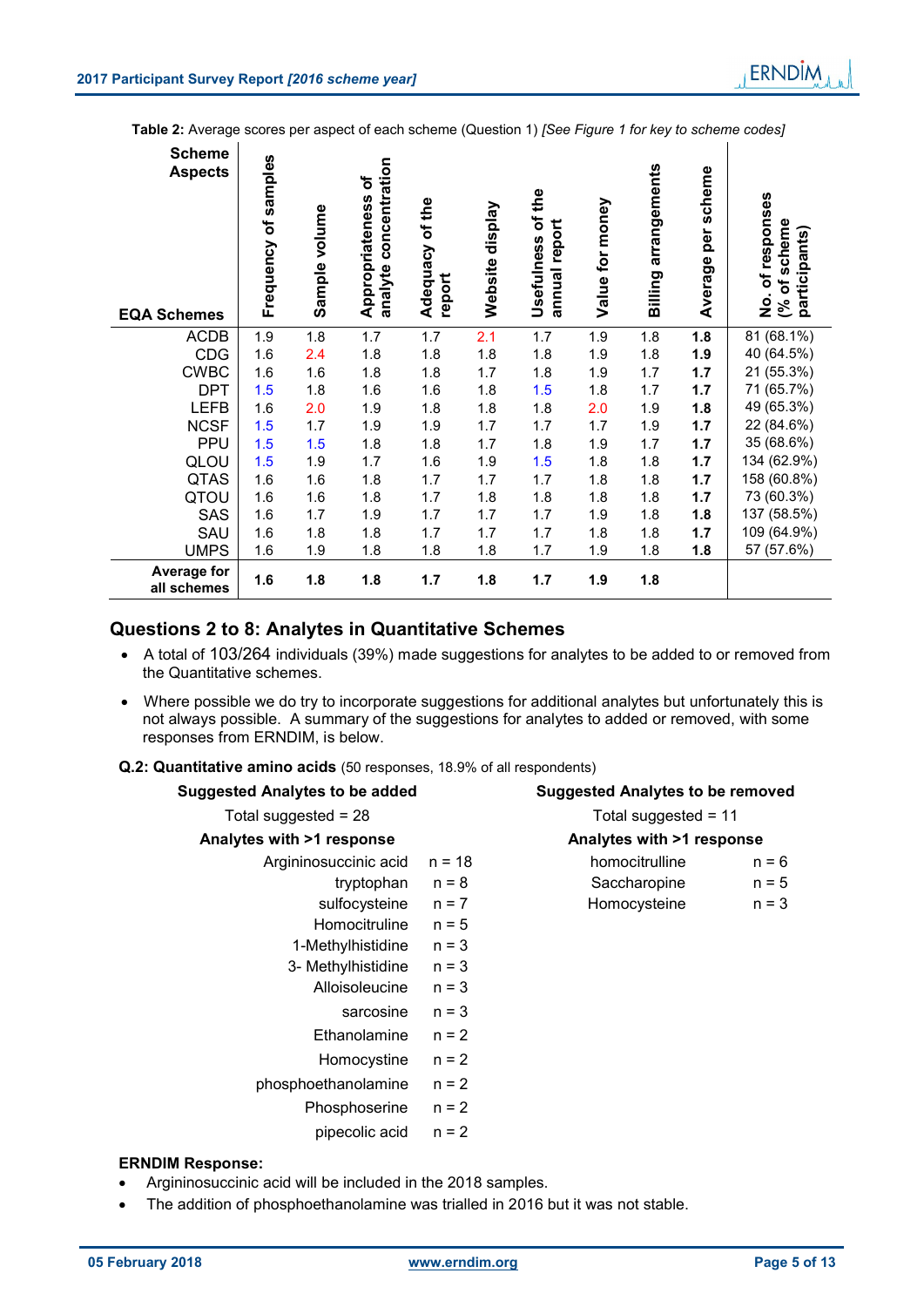| Q.3: Quantitative organic acids (22 responses, 8.3% of all respondents)                                                                                                                                   |         |                                         |                                         |  |  |  |
|-----------------------------------------------------------------------------------------------------------------------------------------------------------------------------------------------------------|---------|-----------------------------------------|-----------------------------------------|--|--|--|
| <b>Suggested Analytes to be added</b>                                                                                                                                                                     |         |                                         | <b>Suggested Analytes to be removed</b> |  |  |  |
| Total suggested = $49$                                                                                                                                                                                    |         | Total suggested $=$ 3                   |                                         |  |  |  |
| Analytes with >1 response                                                                                                                                                                                 |         | All Analytes suggested                  |                                         |  |  |  |
| 3 hydroxybutyric acid                                                                                                                                                                                     | $n = 5$ | 2-ketoglutaric acid                     | $n = 2$                                 |  |  |  |
| isovalerylglycine                                                                                                                                                                                         | $n = 5$ | vanillactic                             | $n = 1$                                 |  |  |  |
| 3 hydroxypropionic acid                                                                                                                                                                                   | $n = 4$ | D,L-glyceric acid                       | $n = 1$                                 |  |  |  |
| Suberylglycine                                                                                                                                                                                            | $n = 4$ |                                         |                                         |  |  |  |
| orotic acid                                                                                                                                                                                               | $n = 3$ |                                         |                                         |  |  |  |
| 2-methylbutyrylglycine                                                                                                                                                                                    | $n = 2$ |                                         |                                         |  |  |  |
| Citric acid                                                                                                                                                                                               | $n = 2$ |                                         |                                         |  |  |  |
| isobutyrylglycine                                                                                                                                                                                         | $n = 2$ |                                         |                                         |  |  |  |
| Lactic acid                                                                                                                                                                                               | $n = 2$ |                                         |                                         |  |  |  |
| Q.4: Purines & pyrimidines (8 responses, 3.0% of all respondents)                                                                                                                                         |         |                                         |                                         |  |  |  |
| <b>Suggested Analytes to be added</b>                                                                                                                                                                     |         | <b>Suggested Analytes to be removed</b> |                                         |  |  |  |
| Total suggested = $6$                                                                                                                                                                                     |         | Total suggested $= 0$                   |                                         |  |  |  |
| Analytes with >1 response                                                                                                                                                                                 |         | All Analytes suggested                  |                                         |  |  |  |
| 2,8-dihydroxyadenine                                                                                                                                                                                      | $n = 3$ |                                         |                                         |  |  |  |
| <b>SAICAR</b>                                                                                                                                                                                             | $n = 3$ |                                         |                                         |  |  |  |
| <b>ERNDIM Response:</b><br>• Adding 2,8-dihydroxyadenine is not possible due to its insolubility.<br>• SAICAR is not available commercially and it is not financially viable to manufacture it privately. |         |                                         |                                         |  |  |  |
| Q.5: Lysosomal Enzymes (18 responses, 6.8% of all respondents)                                                                                                                                            |         |                                         |                                         |  |  |  |
| <b>Suggested Analytes to be added</b>                                                                                                                                                                     |         | <b>Suggested Analytes to be removed</b> |                                         |  |  |  |

| <b>Suggested Analytes to be removed</b> |         |  |
|-----------------------------------------|---------|--|
| Total suggested $=$ 3                   |         |  |
| <b>All Analytes suggested</b>           |         |  |
| Galactocerebrosidase                    | $n = 2$ |  |
| hex A                                   | $n = 1$ |  |
|                                         |         |  |
|                                         |         |  |

#### **Q.6: Special assays – serum** (33 responses, 12.5% of all respondents)

| <b>Suggested Analytes to be added</b> | <b>Suggested Analytes to be removed</b> |                        |         |  |  |
|---------------------------------------|-----------------------------------------|------------------------|---------|--|--|
| Total suggested = $55$                |                                         | Total suggested $= 5$  |         |  |  |
| Analytes with >1 response             |                                         | All Analytes suggested |         |  |  |
| aceto acetate                         | $n = 5$                                 | Acylcarnitine          | $n = 2$ |  |  |
| biotinidase                           | $n = 3$                                 | Galactose              | $n = 2$ |  |  |
| desmosterol                           | $n = 2$                                 | 7-Ketocholetserol      | $n = 1$ |  |  |
| succinyl acetone                      | $n = 2$                                 | Cholestanetriol        | $n = 1$ |  |  |
| total Carnitine                       | $n = 2$                                 | $Lyso-GB3$             | $n = 1$ |  |  |

#### **ERNDIM Response:**

Suggested additions

- Acetoacetate is a very unstable analyte. It was spiked in the first years of running this scheme (until 2003) with very poor results (low recovery, bad precision and linearity), and it was decided to stop the addition.
- Biotinidase is not commercially available so it cannot be added. CDC (www.cdc.gov/nsqap) provides an EQA scheme for biotidinase in dried blood spots.
- The addition of desmosterol is unfortunately not financially feasible.
- Succinylacetone is useful for diagnosis of Tyr I but not for follow-up and its addition to the scheme does not seem reasonable.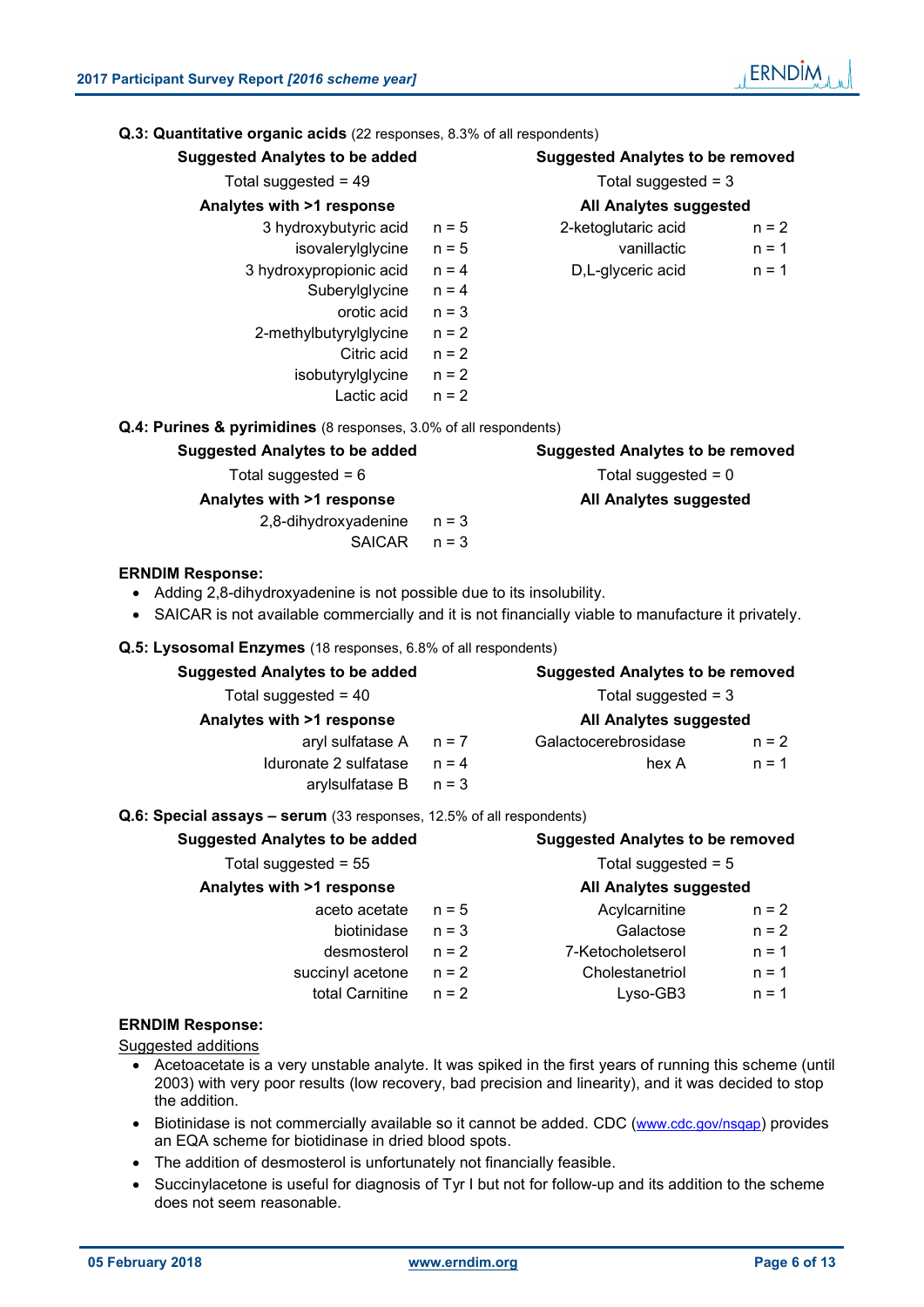Total carnitine: The possibility of reporting this data is being investigated for the Acylcarnitines in serum scheme.

Suggested removals

- 7-Ketocholesterol: Marker for diagnosis and follow-up of Niemann-Pick type C disease spiked since 2014. There are 8-10 labs reporting results.
- Cholestanetriol: Marker for diagnosis and follow-up of Niemann-Pick type C disease spiked since 2014. There are 10-13 labs reporting results.
- LysoGb3: Marker for diagnosis and follow-up of Fabry disease spiked since 2015. There are 8-11 labs reporting results.

#### **Q.7: Special assays – urine** (23 responses, 8.7% of all respondents)

| <b>Suggested Analytes to be added</b> |         | <b>Suggested Analytes to be removed</b> |                       |  |  |
|---------------------------------------|---------|-----------------------------------------|-----------------------|--|--|
| Total suggested = $34$                |         |                                         | Total suggested = $6$ |  |  |
| Analytes with >1 response             |         | All Analytes suggested                  |                       |  |  |
| Arabitol                              | $n = 3$ | Glycolic acid                           | $n = 1$               |  |  |
| delta aminolevulinique acid           | $n = 3$ | Orotic acid                             | $n = 1$               |  |  |
| Galactose                             | $n = 3$ | Oxalic acid                             | $n = 1$               |  |  |
| acylglycine                           | $n = 2$ | pipecolic acid                          | $n = 1$               |  |  |
| fructose                              | $n = 2$ | Succinylacetone                         | $n = 1$               |  |  |
| ribitol                               | $n = 2$ | sulfocysteine                           | $n = 1$               |  |  |
| Vanylmandelic acid                    | $n = 2$ |                                         |                       |  |  |

#### **ERNDIM Response:**

Suggested additions

- Arabitol, Fructose Ribitol and Vanylmandelic acid were all rejected by the SAB in 2014.
- The addition of galactose was rejected by the SAB in 2015.
- The addition of acylglycine to the Quantitative Orgnaic Acids scheme is being investigated.
- The addition of Delta-aminolevulinic acid was approved by the SAB in November 2016. It will be added to the samples from 2018.

#### Suggested removals

- The following analytes will not be considered for removal from the scheme:
	- Glycolic acid: 26-28 labs report results.
	- Orotic acid: approximately 100 labs report results.
	- Oxalic acid: 30 labs report results.
	- Pipecolic acid: 25 labs reports results.
	- Succinylacetone: marker for Tyrosinemia type I, over 50 labs report results.
	- Sulfocysteine: marker for Sulphite Oxidase deficiency, over 50 labs report results.

#### **Question 9: Do you have any other remarks, comments or suggestions for any of the schemes you subscribed to?**

- Number of individual responses = 49 (= 18% of all responses).
- These comments are summarised on pages 10 to 13 with the comments made in response to Q18.

#### **Q.10 to Q.13: We are reviewing the method documents on the ERNDIM website with the aim of updating these were needed. We'd like to know if this is a resource that you find useful or not.**

 247/264 individuals (93.7%) from 220/225 centres (97.8%) answered these questions and of these 76/247 individuals (30.8% of centres that answered these questions) answered 'Yes' to the question "Have you ever used the method documents on the ERNDIM website".

#### **Question 10: Have you ever used the method documents on the ERNDIM website?**

• Number of individual responses =  $247$  (92.2% of all responses).

| Yes        | No         | Did not know they were available |
|------------|------------|----------------------------------|
| 76 (30.8%) | 66 (26.7%) | 105 (42.5%)                      |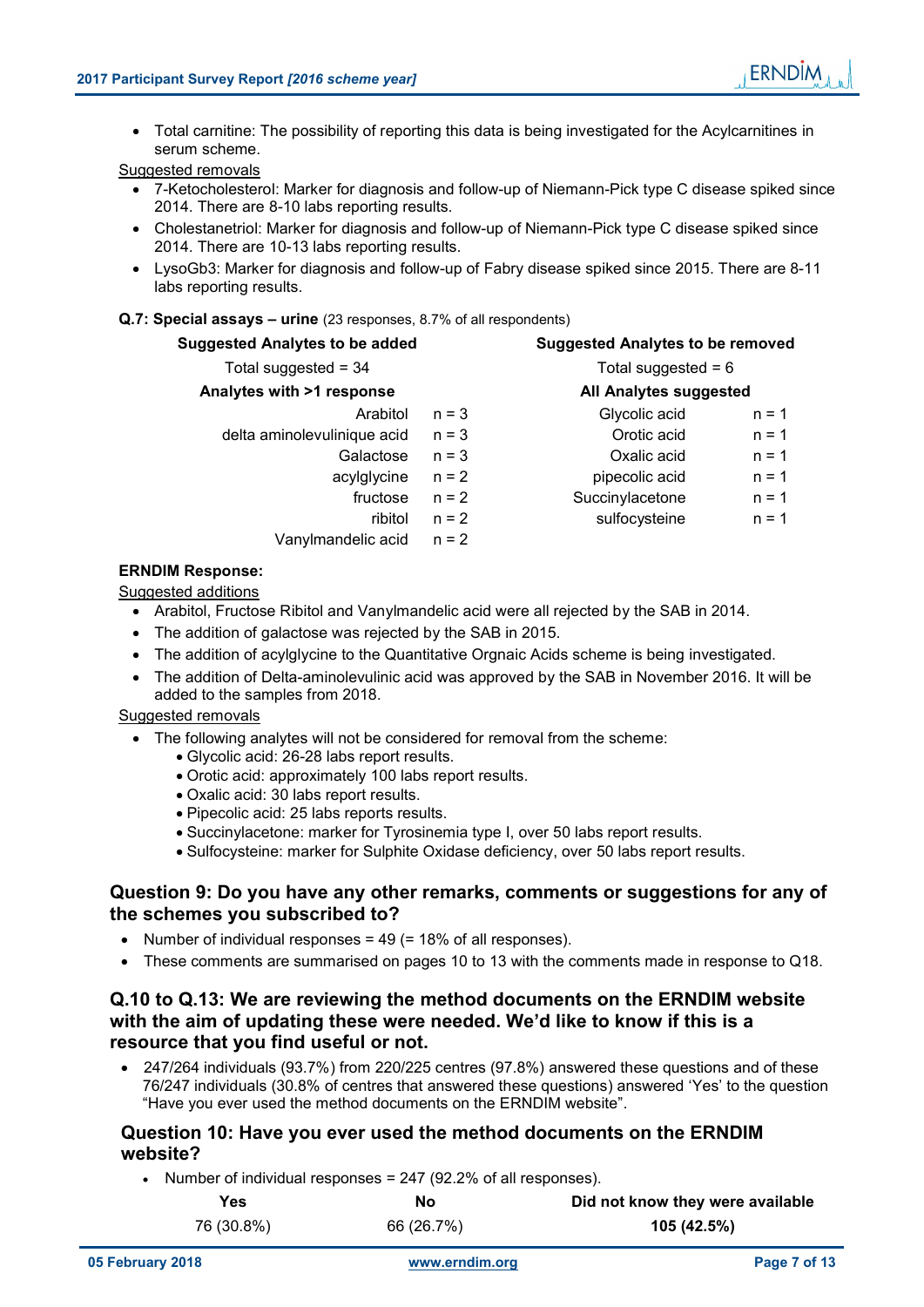# **Question 11: If you have used the method documents how useful did you find them?**

• Number of individual responses =  $98$  (39.7% of all responses for this section).

| Very helpful | <b>Helpful</b> | Neither helpful or unhelpful                                        | Unhelpful  | Very unhelpful |
|--------------|----------------|---------------------------------------------------------------------|------------|----------------|
| 18 (18.4%)   | 62 (63.3%)     | 17 (17.3%)                                                          | $0(0.0\%)$ | $1(1.0\%)$     |
|              |                | Responses to Q.11 only from the 76 people who replied 'Yes' to Q.10 |            |                |
| 17 (22.4%)   | 52 (68.4%)     | 6(7.9%)                                                             | $0(0.0\%)$ | 1(1.3%)        |

# **Question 12: Please give the reason for your answer to Q.11.**

• Number of individual responses = 80; 35 responses from individuals who answered Q.11 (= 35.7% of Q.11 responses) & 45 responses from individuals who did not answer.

**Table 3:** Summary of the number of comments received for Q.12, sorted by the response to Q.11. *[Where an individual included more than one comment in their response these have been counted under each category that applies]*

|                                                                          | Answer to Q.11  |         |                                 |                  |                          | Did not        |
|--------------------------------------------------------------------------|-----------------|---------|---------------------------------|------------------|--------------------------|----------------|
|                                                                          | Very<br>helpful | Helpful | Neither helpful<br>or unhelpful | <b>Unhelpful</b> | <b>Very</b><br>unhelpful | answer<br>Q.11 |
| <b>General Comments:</b>                                                 |                 |         |                                 |                  |                          |                |
| Very useful/helpful                                                      | $\overline{2}$  | 2       |                                 |                  |                          |                |
| Not needed                                                               |                 |         | $\overline{2}$                  |                  |                          | 8              |
| Available documents not relevant                                         |                 | 2       | $\overline{2}$                  |                  |                          | 2              |
| Using lab's own methods                                                  |                 |         |                                 |                  |                          | 9              |
| Documents are out of date                                                |                 | 1       |                                 |                  |                          | 1              |
| Do not visit website very often                                          |                 |         |                                 |                  |                          | 4              |
| Did not know these were available                                        |                 |         | 4                               |                  |                          | 19             |
| Could not find the documents                                             |                 |         |                                 |                  |                          | 2              |
| <b>Method documents used:</b>                                            |                 |         |                                 |                  |                          |                |
| White Cell Cystine Method                                                | 1               | 1       |                                 |                  |                          |                |
| Amino Acids                                                              | $\overline{2}$  | 2       |                                 |                  |                          |                |
| Oligosaccharides                                                         | $\overline{2}$  | 3       |                                 |                  |                          |                |
| <b>Purines and Pyrimidines</b>                                           |                 | 1       |                                 |                  |                          |                |
| Control of Accuracy and Precision                                        |                 | 1       |                                 |                  |                          |                |
| Theoretical aspect of QC in IEM and<br>Method validation                 |                 | 1       |                                 |                  |                          |                |
| Role of EQA in special assays for IEM                                    |                 | 1       |                                 |                  |                          |                |
| Reasons for using the methods:                                           |                 |         |                                 |                  |                          |                |
| Method improvement or validation                                         | 1               | 5       | 1                               |                  |                          |                |
| Laboratory management or<br>accreditation                                |                 | 3       |                                 |                  |                          |                |
| Training                                                                 | $\overline{c}$  |         |                                 |                  |                          |                |
| Will use for future method validation                                    |                 |         |                                 |                  |                          | 1              |
| <b>Suggested additions:</b>                                              |                 |         |                                 |                  |                          |                |
| A good biomarker for diagnosis of                                        |                 |         |                                 |                  |                          | 1              |
| CoQ deficiencies and also for                                            |                 |         |                                 |                  |                          |                |
| treatment monitoring purposes in the<br>field of mitochondrial disorders |                 |         |                                 |                  |                          |                |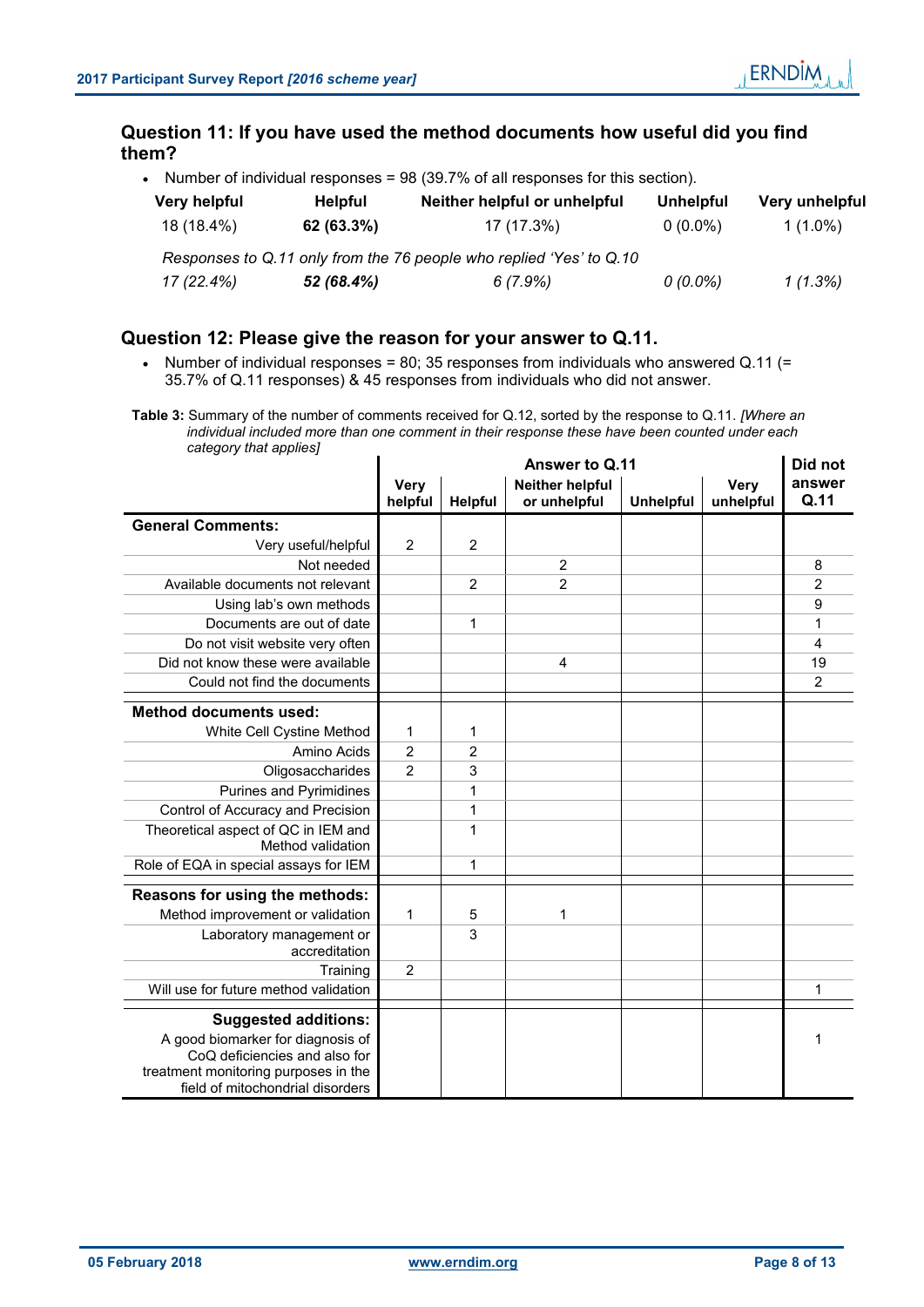# **Question 13: How could the method documents on the ERNDIM website be improved?**

- Number of individual responses =  $35$  (=  $36\%$  of centre responses to Q.11).
- **Summary of comments:** *[Where an individual included more than one comment in their response these have been counted under each category that applies]*
	- Current methods are useful  $(n = 2)$
	- Did not know the documents were available  $(n = 3)$
	- Should be better advertised / easier to find  $(n = 8)$
	- The documents should be updated regularly  $(n = 9)$
	- More methods should be available  $(n = 7)$
	- Suggested information to include in the methods  $(n = 9)$ 
		- Consistent format (n = 1)
		- Data to include: validation criteria ( $n = 1$ ); cut offs of analytes ( $n = 1$ ); acceptable limits for bias and CV for each analyte ( $n = 1$ ); age related reference ranges ( $n = 1$ )
		- Include information about artefacts and stability of analytes ( $n = 1$ )
		- Comment about the advantages and disadvantages of different methods  $(n = 1)$
		- Methods from good performers to help poor performers to improve  $(n = 1)$ 
			- Separate pre-analytical and analytical methods (n =1)

#### **Questions 14 to 17: Comments on the overall performance of ERNDIM**

- The aim of this section is to assess participants' perception of the overall performance of ERNDIM.
- In summary:
	- 93% of respondents rated the quality of services provided by ERNDIM as 'excellent' or 'good'; with 94% of respondents having 'complete' or 'a lot' of confidence that ERNDIM can deliver the service required by participants.
	- 72% of respondents agreed that overall ERNDIM's performance is 'getting better' or 'getting much better'; with 96% of respondents stating that it was 'certain' or 'very likely' that they would use ERNDIM services in the future.

#### **Q.14: Overall, how do you rate the quality of products and services we provide?** (247 individual responses, 100% of all responses for this section)

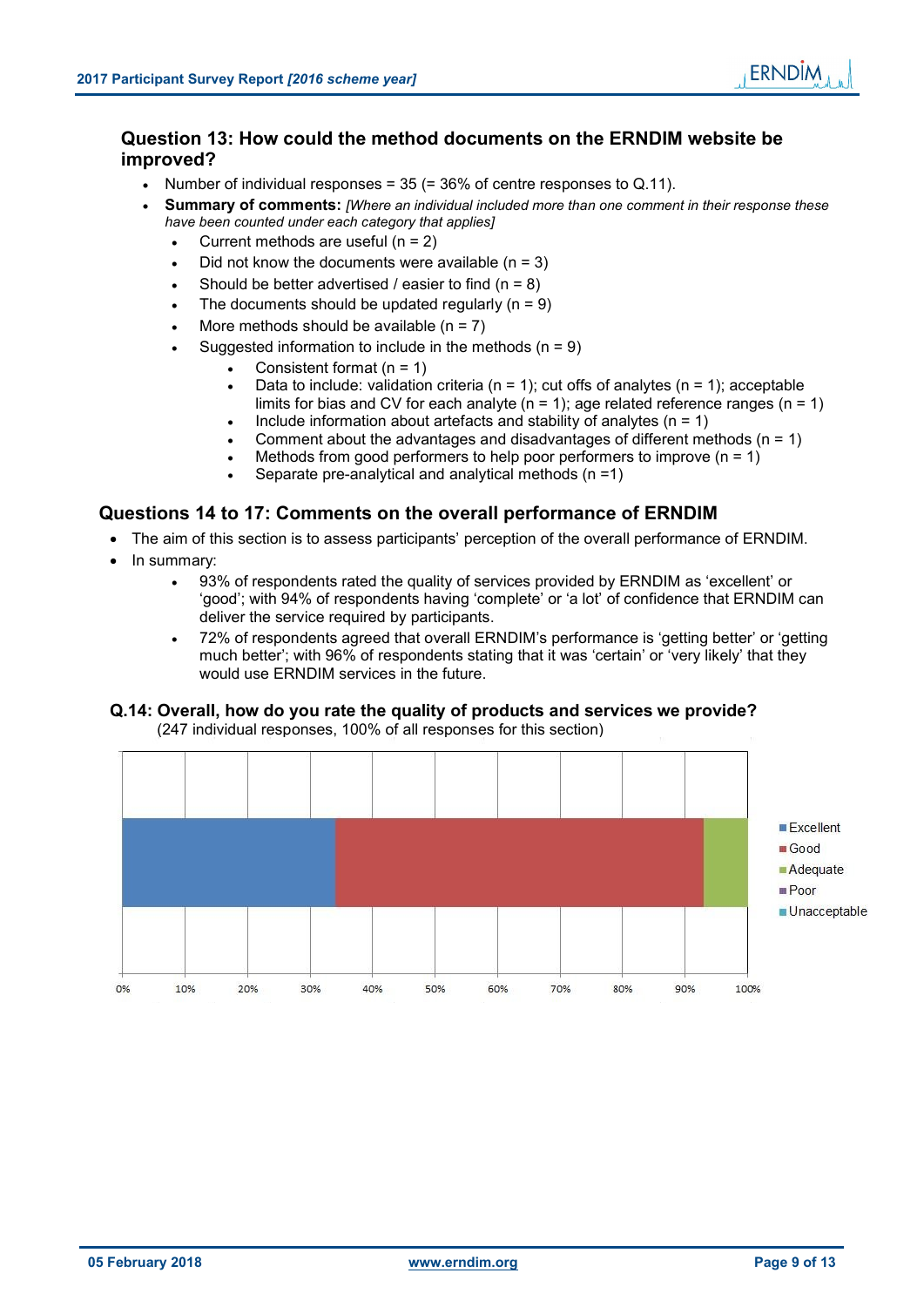#### **Q.15: What level of confidence do you have in us to deliver the products and services that you require?** (244 individual responses, 98.8% of all responses for this section)



#### **Q.16: Overall, is our performance...**





#### **Q.17: Based on our performance, how likely is it that you will use us in the future?** (246 individual responses, 99.6% of all responses)



# **Question 18: Do you have any other remarks, comments or suggestions for how we could improve the services we provide?**

- Number of individual responses =  $61$  (=  $23\%$  of all responses).
- These comments are summarised pages 10 to 13 with the comments made in response to Q9.

# **Questions 9 & 18: Remarks, comments or suggestions for improvements**

- Total number of responses was 110 from 83 individuals (= 31% of all responses).
- There were a large number of comments and suggestions for improvement. Below is a summary of some of the most frequent comments with responses from ERNDIM.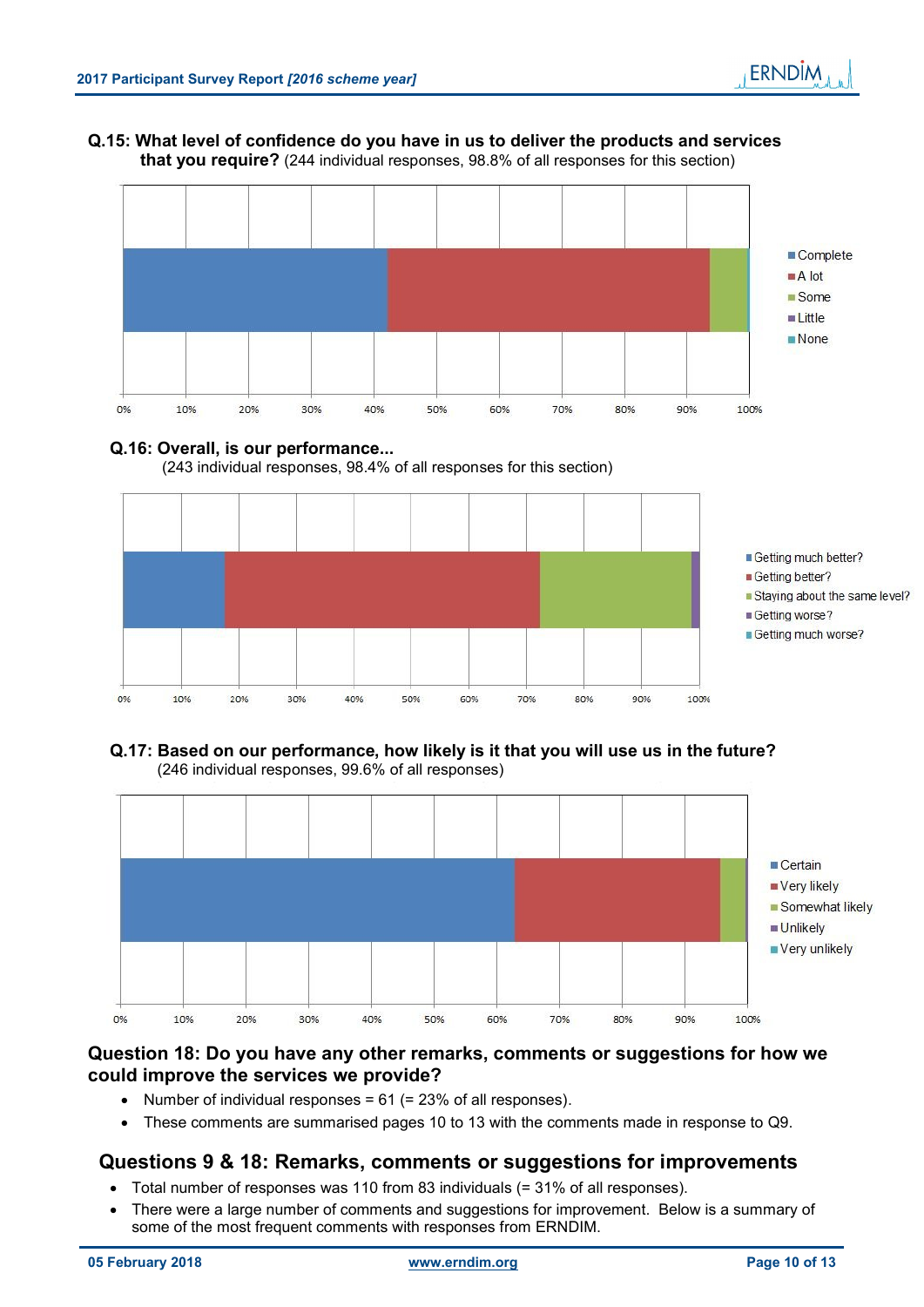# **Participant Comment ERNDIM Response**

#### **1. Administration**

 Delays in contact changes being made for some EQA schemes. There should be one contact point to make changes which feeds into all the schemes.

# **2. EQA Schemes**

#### **2.1. General**

- There were, again, a number of comments on the frequency of submission deadlines – some wanting more frequent deadlines and some wanting less frequent deadlines.
- Decrease the gap between the end of one scheme year and the beginning of the next scheme year.
- Many quantitative markers have too broad variation. Report of reference intervals for the different users, or alternatively report of percentiles would greatly improve this.
- Certificates of Participation to be sent earlier.
- The website access to the ERNDIM schemes is confusing. Please could we have one website with a link to all the schemes? It can be difficult to find the correct place to enter results.

#### **2.2. Acylcarnitines in DBS**

- 
- 

#### **2.3. CDG scheme**

- 
- 

- After scheme registration has closed, any change in contacts should be sent to the Administration Office who will make the necessary changes on the Registration Website and inform the scheme organisers of the changes. If you find a contact change has not been made please do let us know (admin@erndim.org) and we will check that the relevant schemes have updated the details.
- Increasing the number of submission deadlines so that there were 12 submissions per year would make running the schemes extremely difficult.
- Decreasing the number of submissions per year would mean very long periods without EQA coverage which would not be acceptable.
- For the quantitative scheme, the gap in EQA (November March) relates to organisation issues. This cannot be changed easily however, we are working on a modified scheme calendar which will partially address this.
- For the qualitative schemes, sample availability is the main reason for the gaps long between the end one scheme year and the beginning of the next.
- Unfortunately, reference laboratories are not available for most, if any, metabolites included in the ERNDIM schemes so statistics based on values reported by participants is the best we can currently offer.
- We have made changes to the EQA scheme calendar with the aim of producing the 2017 Certificates of Participation in April/May 2018 and we are investigating further changes which would allow the Certificates to be produced in the first quarter of each year.
- There are links to both results submission websites from the EQA page of www.erndim.org (www.erndim.org/home/qascheme.asp). The front page of each results website will show the schemes you can submit results for on that website.
- Delivery of samples is delayed. The EQA materials for the scheme are real clinical samples and delays in sample dispatch are often due to difficulties obtaining suitable samples. However we are aiming for the 2018 samples to be dispatched centrally which should solve some of the dispatch issues.
- Online submission of results. We are working towards online submission of results for this scheme and hope to make this available in 2019.
- On-line results submission. The aim is for online submission to be available for the 2018 scheme. Information will be sent to all participants later in the year.
- Low sample volume.  $\bullet$  This scheme uses real clinical samples and at least 3ml plasma is needed for each sample. The difficulty obtaining suitable samples of a large enough volume means that the volume per EQA sample is restricted. It is possible to order additional sample volume at a reduced fee but the availability of this is limited. The Scientific Advisor is investigating alternate sources for samples however there are also regularly appeals to participants for sample donations but with few responses. Please contact the Administration office if you would be interested in donating a sample.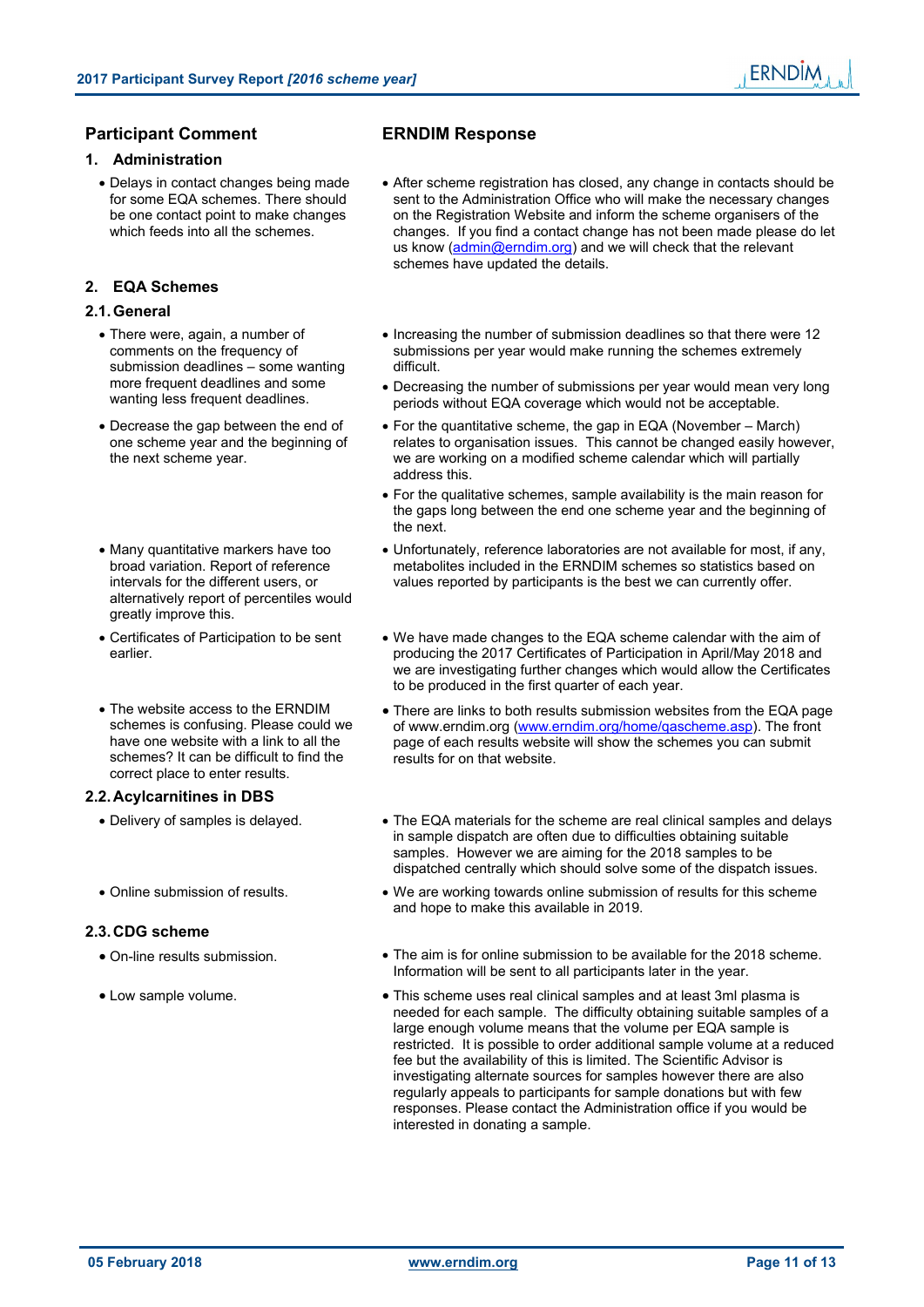# **Participant Comment ERNDIM Response**

#### **2.4. DPT scheme**

• The DPT results website needs to be improved.

# **2.5. Neurotransmitters in CSF**

 The scoring for the interpretation for the Neurotransmitters in CSF scheme it not specified in the yearly report.

## **2.6. Qualitative Organic Acids.**

- 
- It would be useful to have a feedback meeting for participants.
- Is it possible to get a list of the disorders a lab is supposed to diagnose or a list of the compounds we have to be able to detect in the samples?

## **2.7. Quantitative Amino Acids**

 Saccharopine causes serious interferences.

# **2.8. Special Assays in serum**

- Would it be possible to have a range of concentrations for NEFA?
- The highest concentration of methylmalonic acid in serum might be lower.
- 

# **2.9. Special Assays in urine**

• It is more convenient to combine oxalate, glycerate and glycolate in one urine sample.

# **2.10. Urine MPS**

- Some urine samples have a very low creatinine value.
- 

- Please contact the Scientific Advisor for this scheme to suggest improvements to the results website. A full list of all the ERNDIM Scientific Advisors can be found on the ERNDIM website under About\Organisation & Key Persons (http://www.erndim.org/home/about.asp?m=1&s=4).
- Interpretation is not currently scored in this scheme. However, changes to the scoring scheme which would allow the interpretation to be scored are being currently investigated.
- Online submission of results. The aim is for online submission to be available for the 2018 scheme. Information will be sent to all participants later in the year.
	- A participants' workshop was held during the ERNDIM workshop in Manchester in November 2017. The presentation from the workshop is on the ERNDIM website under Meetings & Reports\Meetings (http://www.erndim.org/home/meetingsDetails.asp?i=21).
	- The aim of the scheme is to replicate clinical practice so we do not provide a list of disorders or compounds for this scheme.
	- This is understood by the Scientific Advisor. It is included in the scheme to see if/how labs deal with this difficulty.
	- NEFA are not added to the samples for this scheme but are present in the sample matrix so the concentrations do not vary, however results can be submitted for comparison between labs.
	- The possibility of lowering the highest concentration of MMA was discussed by the Scientific Advisory Board in November 2016. However, the decision was to keep the highest concentration as it is and the highest concentration of MMA has not been changed for samples in 2018.
- Reporting for total carnitine to be added? The possibility of reporting this data is being investigated for the Acylcarnitines in serum scheme.
	- Glyceric acid has been moved from the Quantitative Organic Acids scheme to the Special Assays in urine scheme for 2018 onwards.
	- This has been addressed in the last years. Creatinine values are usually higher than 2 mmol/L. Since we use real patient samples in this scheme, low creatinine values may occur in the samples donated .
- Sample volume should be improved. The reason for sending 5 mL samples is the limited sample availability (both volume and number of samples). Hence, sample volumes can't be larger than 5 mL. The scheme organisers prepare 120 aliquots of 5 mL, which requires 600 mL of urine. Larger aliquots would require proportionally larger stock samples. Since the Urine MPS scheme uses authentic human urine samples, we depend on participants to contribute these and for this scheme only a very few participants donate samples. If you would be interested in donating a sample please contact the Administration office.
	- One possibility is to offer labs the option to purchase as second set of samples at a reduced fee however this will be possible only for 5-10 participants.